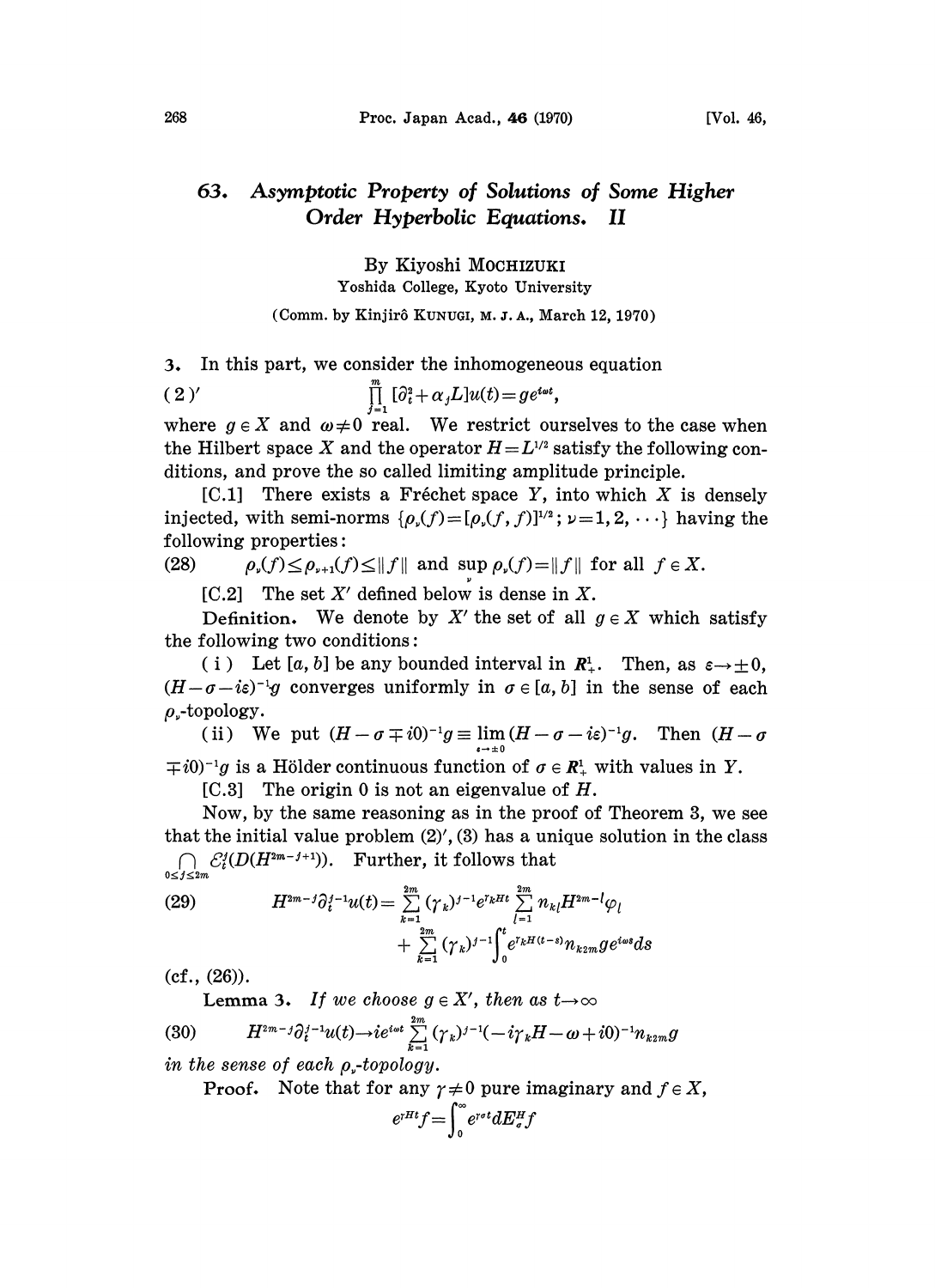and 
$$
\int_0^t e^{rH(t-s)} f e^{i\omega s} ds
$$

$$
= s\text{-}\lim_{\epsilon \to +0} \int_{0}^{\infty} e^{(\gamma \sigma - \epsilon)t} \left[ \int_{0}^{t} e^{(-\gamma \sigma + i\omega + \epsilon)s} ds \right] dE_{\sigma}^{H} f^{3} \n= s\text{-}\lim_{\epsilon \to +0} \int_{0}^{\infty} \frac{e^{i\omega t} - e^{(\gamma \sigma - \epsilon)t}}{-\gamma \sigma + i\omega + \epsilon} dE_{\sigma}^{H} f.
$$

Then it follows from (29) that

(31) 
$$
H^{2m-j}\partial_t^{j-1}u(t) = \sum_{k=1}^{2m} (\gamma_k)^{j-1} \int_0^\infty e^{r_k t} dE^H_* \tilde{\varphi}_k + \sum_{k=1}^{2m} (\gamma_k)^{j-1} s \cdot \lim_{\epsilon \to +0} \int_0^\infty \frac{e^{i\omega t} - e^{(\gamma_k \sigma - \epsilon)t}}{-\gamma_k \sigma + i\omega + \epsilon} dE^H_* \tilde{g}_k,
$$

where we put  $\bar{\varphi}_k = \sum\limits_{k=1}^{2m} n_{k} H^{2m-l} \varphi_l$  and  $\bar{g}_k = n_{k2m} g$ . Given any  $\varepsilon > 0$ , there exists  $\psi_k \in X'$  such that

$$
\|\tilde{\varphi}_k - \tilde{\psi}_k\| \le \varepsilon
$$

by [C.2]. On the other hand, if we note [C.3], then there exists a sufficiently large  $r=r(\varepsilon)$  such that

$$
\|\tilde{\psi}_k\!-\!\{\!E^H_r\!-\!E^H_{1/r}\}\!\!\cdot\!\!\tilde{\psi}_k\|\!<\!\varepsilon.
$$

It follows from (i) in Definition that

 $dE_{\sigma}^{\mu}\tilde{\psi}_{k}=[(H-\sigma-i0)^{-1}\tilde{\psi}_{k}-(H-\sigma+i0)^{-1}\tilde{\psi}_{k}]d\sigma/2\pi i.$ 

Hence, by the Riemann-Lebesgue theorem we have

$$
\rho_{\nu}\Bigl(\hspace{-0.2cm}\int_{1/r}^r e^{r_{k\sigma t}} dE_{\sigma}^H\hspace{-0.2cm}\bar{}\hspace{0.2cm}\bar{}\hspace{0.2cm}v_k\Bigr) \hspace{-0.2cm} \to \hspace{-0.2cm} 0 \quad \text{ as } \,\, t\hspace{-0.2cm}\to \hspace{-0.2cm} \infty\,.
$$

Summing up we conclude that as  $t\rightarrow\infty$ , the first term of the right member of (31) tends to zero in the sense of each  $\rho_{\nu}$ -topology.

For the second term, we have

$$
s\lim_{\epsilon \to +0} \int_0^\infty \frac{e^{i\omega t} - e^{i\gamma_k \sigma - \epsilon_1 t}}{-\gamma_k \sigma + i\omega + \epsilon} dE_\sigma^H \tilde{g}_k = ie^{i\omega t}(-i\gamma_k H - \omega + i0)^{-1} \tilde{g}_k
$$
  
+ 
$$
\lim_{\epsilon \to +0} \int_0^\infty \frac{e^{i\gamma_k \sigma - \epsilon_1 t}}{\gamma_k \sigma - i\omega - \epsilon} dE_\sigma^H \tilde{g}_k,
$$
  
the last limit is taken in the sense of  $\rho_r$ -topology.  
to see that

where the last limit is taken in the sense of  $\rho_r$ -topology. It is not difficult to see that

$$
\rho_{\nu}\left(\lim_{t\to+0}\int_{0}^{\infty}\frac{e^{(t_k\sigma-t)t}}{\gamma_k\sigma-i\omega-\varepsilon}dE_{\sigma}^H\widetilde{g}_k\right)\to0\quad\text{as}\ \ t\to\infty
$$

if we note (ii) in Difinition and

$$
\lim_{t\to\infty}\lim_{\epsilon\to+0}\int_{\epsilon}\frac{e^{(i\sigma-\epsilon)t}}{\sigma+i\epsilon}d\sigma=0
$$

for each interval e which includes the origin. Lemma 4. For any  $f \in X$  and  $\kappa = i\omega + \varepsilon$  ( $\varepsilon \neq 0$ ), the reduced equation q.e.d.

(32) 
$$
\prod_{j=1}^{m} [\kappa^2 + \alpha_j L] v_{\kappa} \equiv \prod_{j=1}^{2m} [\kappa + \gamma_j H] v_{\kappa} = f
$$

3) s-lim means the strong limit in  $X$ .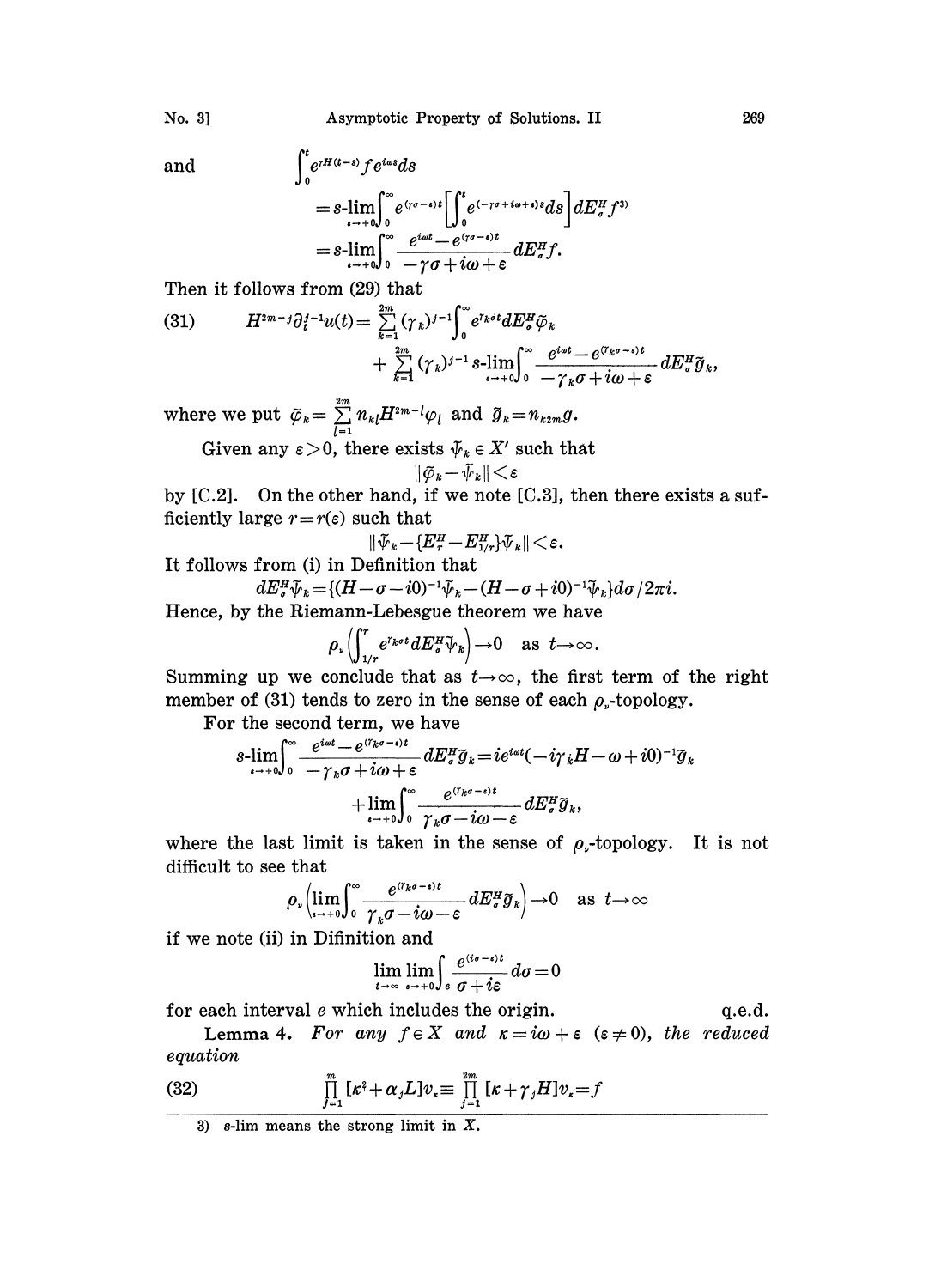has a unique solution  $v_{\epsilon} \in \mathcal{D}(H^{2m})$ . Further, it follows that

(33) 
$$
H^{2m-j} \kappa^{j-1} v_{\kappa} = -i \sum_{k=1}^{2m} (\gamma_k)^{j-1} (-i \gamma_k H + i \kappa)^{-1} n_{k2m} f.
$$

**Proof.** We put  $V_x = {}^t(v_x, \kappa v_x, \cdots, \kappa^{2m-1}v_x)$  and  $F = {}^t(0, 0, \cdots, f)$ . Then it follows from (32) that

$$
(\kappa - iDH)NE(H)V_{\kappa} = NF.
$$

Since  $(\kappa - iDH)$  is invertible, we have

$$
E(H)V_{\kappa} = N^{-1}(\kappa - iDH)^{-1}NF,
$$

which proves  $(33)$ .

From  $(30)$  and  $(33)$ , we now get the following theorem which asserts the limiting amplitude principle.

Theorem 4. Suppose [C.1], [C.2] and [C.3]. Then for any  $g \in X'$ <br>and  $\Phi = {t(\varphi_1, \varphi_2, \dots, \varphi_{2m}) \in \mathcal{D}(H^{2m}) \times \mathcal{D}(H^{2m-1}) \times \dots \times \mathcal{D}(H)}$ , the solution<br>*u(t)* of the initial value problem (2)' (3) has the following asym  $u(t)$  of the initial value problem  $(2)$ ',  $(3)$  has the following asymptotic properties:

(34)  $\rho_{\nu}(H^{2m-j}\partial_t^{j-1}u(t)-H^{2m-j}(i\omega)^{j-1}v_{i\omega}^{-}e^{i\omega t})\rightarrow 0 \quad (j=1, 2, \cdots, 2m)$ as  $t\rightarrow\infty$ , for each  $\nu=1, 2, \cdots$ , where  $v_{i\omega}$  is the limit as  $\varepsilon\rightarrow +0$  of the solution of (32) with f replaced by  $-g$  in the sense of each  $\rho_{\nu}$ topology.

4. Example. We consider strictly hyperbolic equations of the form

(35) Example. We consider strictly hyperbond equations<br>  $\prod_{j=1}^m [\partial_t^2 + \alpha_j P(x, D)]u(x, t) = g(x)e^{i\omega t}, \quad 0 < \alpha_1 < \alpha_2 < \cdots < \alpha_m,$ 

in a domain G in  $\mathbb{R}^n$  ( $n \geq 3$ ) exterior to a sufficiently smooth compact hypersurface  $\partial G$ , where

$$
P(x,D) = -\sum_{j,k=1}^{n} D_j[a_{jk}(x)D_k] + c(x) \quad (D_j = \partial/\partial x_j)
$$

We assume the followings:

[A.1]  $a_{jk}(x)$  is real valued,  $a_{jk}(x)=a_{kj}(x)$ , and  $\sum_{j,k}^{n}a_{jk}(x)\xi_j\xi_k\geq c|\xi|^2$  $(c>0)$  for any  $x \in \bar{G}$  and  $\xi \in \mathbb{R}^n$ . Further,  $a_{jk}(x)$  is sufficiently smooth and  $a_{ik}(x) - \delta_{ik}$  is of compact support.

[A.2]  $c(x) \ge 0$ .  $c(x)$  is sufficiently smooth and

$$
|c(x)|_{p,\theta} = \sup_{x \in G} (1+|x|)^\theta \sum_{|\alpha| \le p} |D^{\alpha}_x c(x)| < +\infty
$$

for  $p = [n/2] - 1$  and  $\theta = (n + 1 + \delta)/2$  ( $\delta > 0$ ).

[A.3]  $g(x) \in \mathcal{E}_{L^2, \text{loc}}^{[n/2]+1}(G)^{4}$  and

$$
||g(x)||_{p,\theta} = \sum_{|a| \le p} \left\{ \int_{a} (1+|x|)^{2\theta} |D_x^a g(x)|^2 dx \right\}^{1/2} < \infty
$$

for  $p = [n/2] + 1$  and  $\theta = (n + \delta)/2 \; (\delta > 0)$ .

We put the boundary conditions in one of the following form:

$$
[.e.d.]
$$

<sup>4)</sup>  $\mathcal{E}_{L^2}^p(G)$  is the space of all functions such that  $D_x^{\alpha} f(x) \in L^2(G)$ ,  $|\alpha| \leq p$ , with norm  $\left(\sum_{|\alpha| \leq p} ||D_{x}^{\alpha}f||_{L^{2}(\mathcal{G})}^{2}\right)^{1/2}$ .  $f \in \mathcal{E}_{L^{2},\text{loc}}^{p}(\mathcal{G})$  if  $\varphi f \in \mathcal{E}_{L^{2}}^{p}(\mathcal{G})$  for all  $C^{\infty}$ -functions  $\varphi(x)$ having compact supports in  $G$ .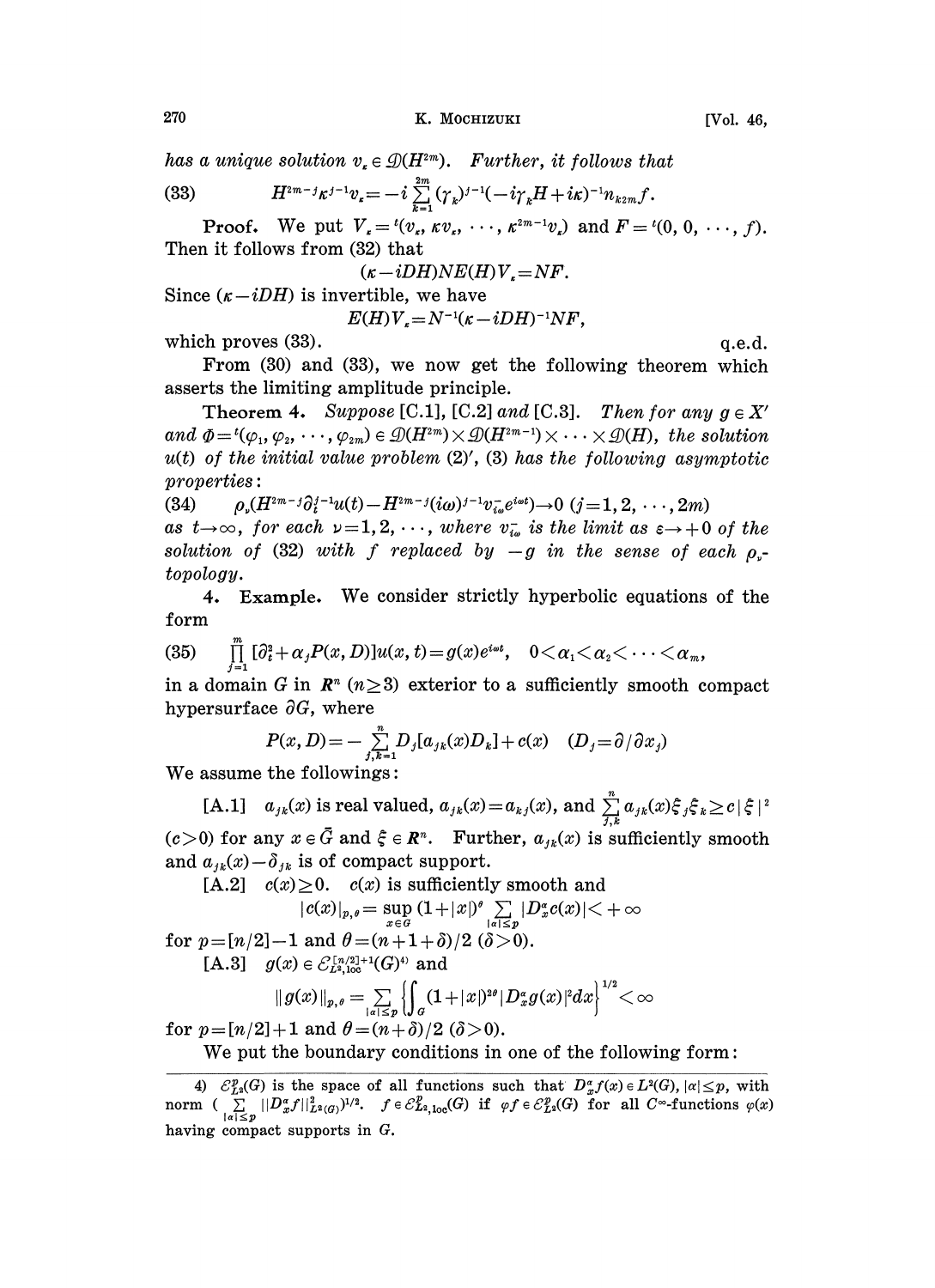No. 3] Asymptotic Property of Solutions. II 271

(36) (Dirichlet type)  
\n
$$
u|_{\partial G} = P(x, D)u|_{\partial G} = \cdots = P(x, D)^{m-1}u|_{\partial G} = 0,
$$
\n(37) (Neumann type)  
\n
$$
\{\partial_n + \sigma(x)\}u|_{\partial G} = \{\partial_n + \sigma(x)\}P(x, D)u|_{\partial G} = \cdots
$$

$$
\begin{aligned} \n\mathcal{D}_n + \sigma(x) \, &| u |_{\mathfrak{d}G} = \{ \partial_n + \sigma(x) \} P(x, D) u |_{\mathfrak{d}G} = \cdots \\ \n&= \{ \partial_n + \sigma(x) \} P(x, D)^{m-1} u |_{\mathfrak{d}G} = 0, \\ \na_{jk}(x) \cos(x_j, \nu) D_k, \nu \text{ being the outer norm.} \n\end{aligned}
$$

where  $\partial_n = \sum_{i} a_{jk}(x) \cos(x_j, \nu)D_k$ ,  $\nu$  being the outer normal to  $\partial G$  at x, and  $\sigma(x) \geq 0$  and is sufficiently smooth.

Now let  $X = L^{2}(G)$  and L be the selfadjoint operator determined uniquely from  $P(x, D)$  with domain

(Dirichlet case)  $\mathcal{D}(L) = \mathcal{E}_{L^2}^2(G) \cap \mathcal{D}_{L^2}^1(G)$ ,<sup>5)</sup>

(Neumann case)  $\mathcal{Q}(L) = \{f \in \mathcal{E}_{L^2}^2(G) ; (\partial_n + \sigma(x))u\big|_{\partial G} = 0\}.$ 

Then, as is proved in Mochizuki [3], under the above assumptions,

$$
(Lf, f) \ge 0 \qquad \text{for all } f \in \mathcal{D}(L)
$$

and the spectrum of  $L$  is strongly absolutely continuous with respect to the Lebesgue measure. Further, if we put  $Y=L^2_{loc}(\bar{G})$  with seminorms

$$
\rho_{\nu}(f) = \left\{ \int_{a_{\nu}} |f(x)|^2 dx \right\}^{1/2}, \ G_{\nu} = \{ x \in G ; \ |x| \leq \nu \},
$$

and X' being the set of functions  $g(x)$  satisfying [A.3], then we know also in [3] that X and  $H = L^{1/2}$  satisfy [C.1] and [C.2] in the previous section. Hence the assertions of Theorems 3 and 4 hold true for the solution of (35), (36) or (35), (37) if we give the initial data  $\partial_t^{j-1}u|_{t=0}$  $=\varphi_i(x)$  in  $\mathcal{D}(H^{2m-j+1})$   $(j=1,2,\ldots, 2m)$ .

In conclusion, we remark that the function  $v_{i\omega}(x)$  appearing in (24) satisfies the reduced equation

(38) 
$$
\prod_{j=1}^{m} [ -\omega^2 + \alpha_j P(x, D) ] v_{i\omega}(x) = -g(x),
$$

the boundary condition  $(36)$  or  $(37)$  and the radiation conditions formulated as follows:

$$
(39) \qquad v_{i\omega}(x)\in C^{2m-1}(G) \text{ and } \sum_{|\alpha|\leq 2m-1}|D_{x}^{\alpha}v_{i\omega}(x)|\leq \text{const}(1+|x|)^{-(n-1)/2};
$$

$$
(40) \qquad \left(\sqrt{\alpha_j}\frac{d}{d|x|}+i\omega\right)\prod_k {}^{(j)}[-\omega^2+\alpha_kP(x,D)]v_{i\omega}(x)=0(|x|^{-r-(n-1)/2})
$$

$$
(j=1,2,\cdots,m), \quad \gamma = \min(1,2\delta/(1+\delta)),
$$
  
where 
$$
\prod^{(j)} K_k = K_1 K_2 \cdots K_{j-1} K_{j+1} \cdots K_m.
$$

## References

[1] Goldstein, J. A.: An asymptotic property of solutions of wave equations. Proc. Amer. Math. Soc., 20, 359-363 (1969).

<sup>5)</sup>  $\mathcal{D}_{L^2}(G)$  is the space obtained by the completion of  $C_0^{\infty}(G)$  with respect to the  $\mathcal{C}_{L^2}^1(G)$ -norm, where  $C_0^{\infty}(G)$  is the set of all  $C^{\infty}$ -functions having compact supports in G.